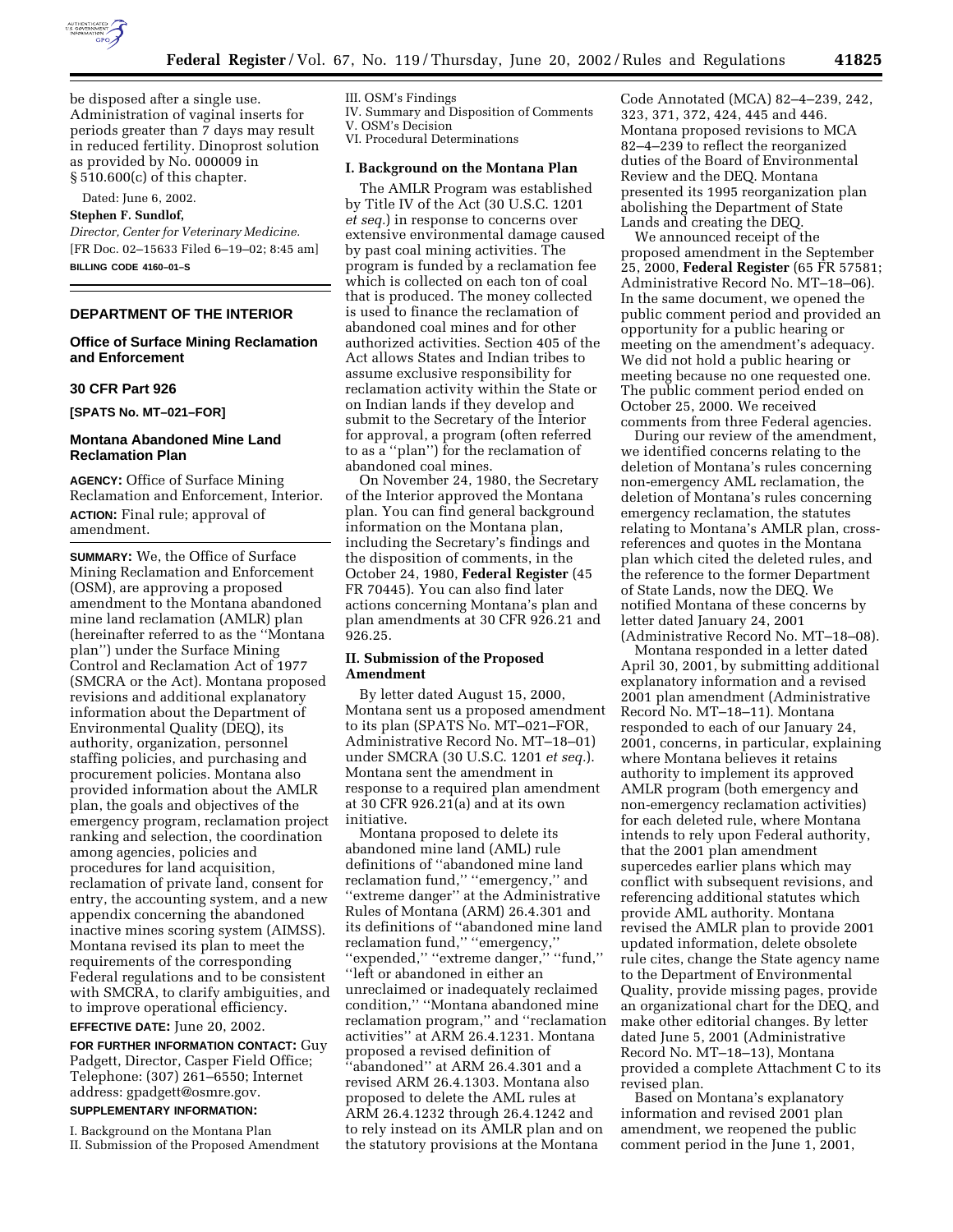**Federal Register** (66 FR 29744, Administrative Record No. MT–18–12) and provided an opportunity for a public hearing or meeting on the adequacy of the revised amendment. We did not hold a public hearing or meeting because no one requested one. The public comment period closed on July 2, 2001. We received comments from two Federal agencies.

### **III. OSM's Findings**

Following are the findings we made concerning the amendment under SMCRA and the Federal regulations at 30 CFR 884.14 and 884.15. We are approving the amendment.

# *A. Montana State Reorganization To Create the Board of Environmental Review and the Department of Environmental Quality*

In 1995, the Montana legislature renamed the former Board of Land Commissioners to become the Board of Environmental Review and created the DEQ, formerly the Department of State Lands. This reorganization was performed in order to streamline the natural resource functions of State government. Montana submitted the statute changes resulting from the State reorganization in SPATS No. MT–017– FOR (Administrative Record No. MT– 14–01).

When we reviewed the MT–017–FOR submittal, we did not find any regulatory (Title V) problems with the Montana submittal concerning the State reorganization. However, we deferred on the approval of MCA 82–4–239 concerning AML (Title IV) reclamation and placed a required plan amendment upon the Montana program (30 CFR 926.21(a)) in order to obtain more information concerning the revised AMLR plan and the AMLR reorganization. For more information, please refer to the final rule **Federal Register** notice dated January 22, 1999, on MT–017–FOR (64 FR 3604; Administrative Record No. MT–14–13).

In the August 15, 2000, submittal (SPATS No. MT–021–FOR; Administrative Record No. MT–18–01), Montana presented a copy of the 2000 State handbook concerning the creation of the Montana DEQ. This handbook contains the information we requested regarding a new organizational chart for the AMLR plan under the DEQ.

In addition, Montana has submitted a rewritten Reclamation Plan 2001 plan amendment. In this document, Montana has updated references from the former Department of State Lands to reflect management under the current DEQ. The following pages have been revised to reflect that name change: pages 1 and

2, Introduction; page 3, the Designation of the DEQ as Authorized Agency; page 5, Legal Opinion of Authority to Conduct AML Program; page 7, Goals and Objectives; page 8, Reclamation Projects Ranking and Selection; page 9, Coordination of Agencies; page 10, Policies and Procedures for Land Acquisition, Management and Disposal; page 11, Reclamation of Private Land; page 12, Consent for Entry; pages 13 through 15, Administrative and Management Structure; page 16, Personnel Staffing Policies; page 17, Purchasing and Procurement Policies; page 18, Accounting System; page 19, Parameters Related to Montana AML Reclamation Program; and Attachments C, D, E, and F concerning Abandoned Inactive Mine Scoring System (AIMSS), DEQ Personnel Staffing Policies, Purchasing and Procurement Delegation Agreement, and the Montana Administrative Register which published notices of the Montana AML plan revision in 1996, respectively.

In the response letter dated April 30, 2001 (Administrative Record No. MT– 18–11), Montana stated that there are no further revisions to the State AMLR plan, other than what is included in this submittal. This explanation satisfies the required plan amendment at 30 CFR 926.21(a) as it provides us with adequate information concerning Montana's reorganization. We find Montana's AMLR plan amendment to be in compliance with SMCRA and consistent with the Federal regulations. We remove the required plan amendment at 30 CFR 926.21(a).

*B. Deletion of Definitions Concerning*  ''*Abandoned Mine Land Reclamation Fund,*'' ''*Emergency*'' *and* ''*Extreme Danger*'' *at ARM 26.4.301; Revision of Definition of* ''*Abandoned*'' *at ARM 26.3.301 and ARM 26.4.1303; and the Deletion of ARM 26.4.1231, 26.4.1232, 26.4.1233, 26.4.1234, 26.4.1235, 26.4.1236, 26.4.1237, 26.4.1238, 26.4.1239, 26.4.1240, 26.4.1241, and 26.4.1242*

As part of the Montana Governor's directive to reduce ARM rules by at least 5%, Montana proposed to delete all State rules (listed above) concerning its AMLR program (see Attachment F, 2001 State Plan Amendment) in 1996. Montana decided to rely on its AMLR plan; the State statutes at MCA 82–4– 239, 242, 323, 371, 372, 424, 445, and 446; and the Federal authority contained in the Code of Federal Regulations at 30 CFR subchapter R.

In response to these deletions, we sent Montana a letter dated January 24, 2001, requesting a description of where the deleted sections were covered

elsewhere, either in the approved AMLR plan or the State statutes (Administrative Record No. MT–18–08). In response, Montana provided a rewritten AMLR plan, as well as a letter dated April 30, 2001, detailing where the information from the deleted rules is addressed elsewhere in the State AMLR plan (Administrative Record No. MT– 18–11). The replacement authority for the deleted rules in the Montana AMLR plan is as follows:

#### a. Montana's Emergency AMLR Program

Montana states that it will use the Federal definitions for ''emergency'' and "extreme danger" which are contained in 30 CFR 870.5. Montana has also attached its approved 1983 Emergency Program Plan Amendment to the 2001 State Plan Amendment as Attachment A. The 1983 Emergency Program Plan and the original 1980 plan address the provisions of ARM 26.4.1231 and 26.4.1232 concerning AMLR definitions and the AMLR fund. Montana states that most of the remaining rule deletions do not pertain to Montana's emergency AMLR program and are covered elsewhere in the plan. A copy of Montana's original 1980 AMLR plan, which is referenced in the following discussions, may be obtained from the DEQ.

b. ARM 26.4.1233, Abandoned Mine Land Reclamation: Eligible Lands and **Waters** 

The most current definition of eligible lands and waters is contained in the 1995 Montana plan amendment (SPATS No. MT–016–FOR; Administrative Record No. MT–AML–01). This definition was expanded to include certain coal mine sites where there had been a forfeiture of inadequate bonds or where bonds were forfeited from an insolvent surety.

c. ARM 26.4.1234, Abandoned Mine Land Reclamation: Reclamation Objectives and Priorities

The requirements for this deleted rule are contained in the original 1980 plan beginning on page 11, Volume 1. The AML goals and objectives are addressed on page 7 of the 2001 State Plan Amendment (SPATS No. MT–021–FOR; Administrative Record No. MT–18–11).

d. ARM 26.4.1235, Abandoned Mine Land Reclamation: Reclamation Project Evaluation

Montana's criteria for AML project ranking and selection are contained on page 14, Volume 1 of the 1980 original AMLR plan. In addition, Montana has incorporated at Attachment C of the 2001 State Plan Amendment, the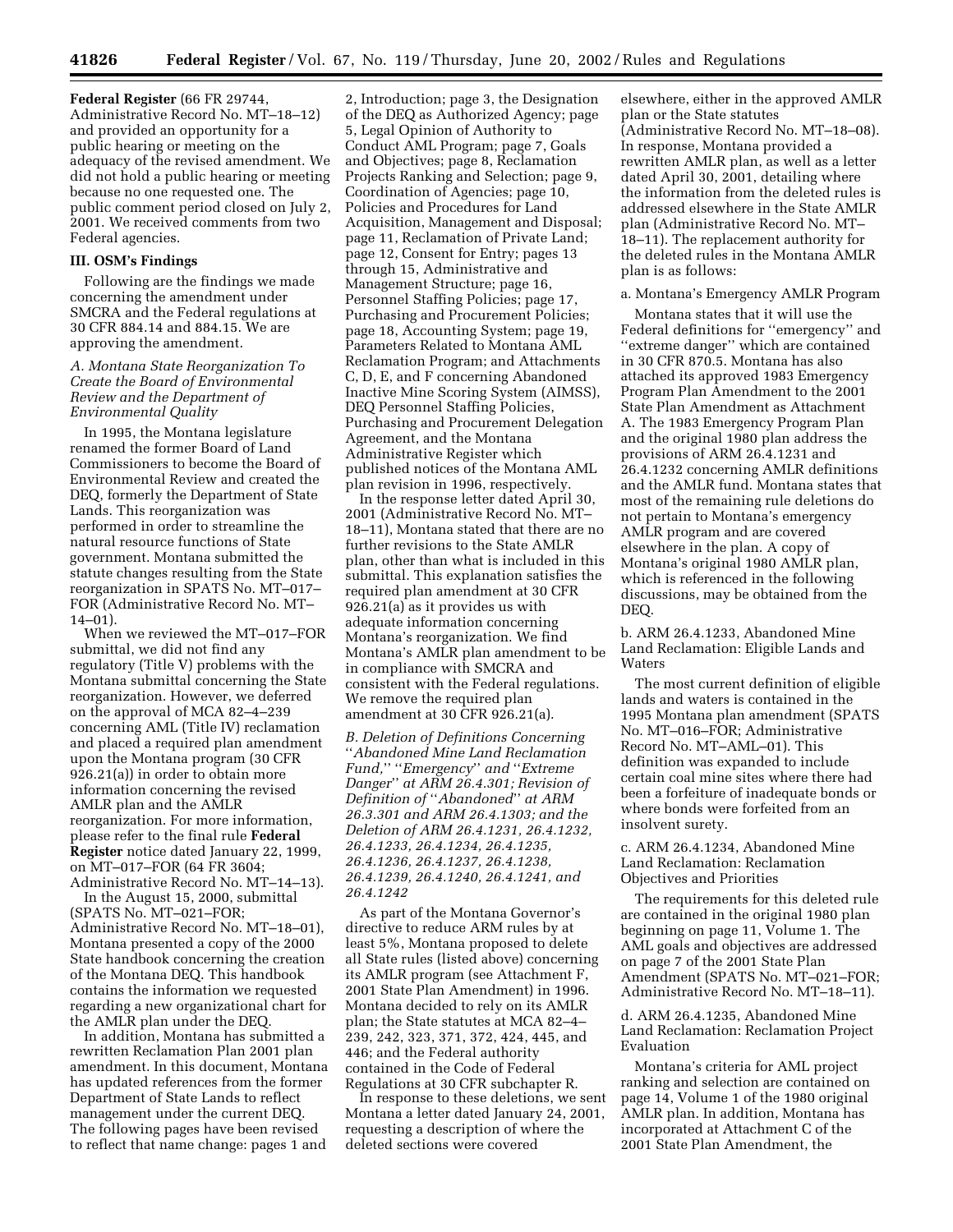AIMSS, a procedure for ranking and evaluating projects (SPATS No. MT– 021–FOR; Administrative Record No. MT–18–11).

e. ARM 26.4.1236, Abandoned Mine Land Reclamation: Consent to Enter Lands

Montana's original 1980 plan lists the criteria for AML consent of entry on page 25, Volume 1. In addition, page 12 of the 2001 State Plan Amendment addresses consent for entry (SPATS No. MT–021–FOR; Administrative Record No. MT–18–11).

f. ARM 26.4.1237, Abandoned Mine Land Reclamation: Land Eligible for Acquisition

Montana's original 1980 plan defines the policies and procedures for land acquisition, management, and disposal on pages 19 through 21, Volume 1, as does page 10 of the 2001 State Plan Amendment (SPATS No. MT–021–FOR; Administrative Record No. MT–18–11).

g. ARM 26.4.1238, Abandoned Mine Land Reclamation: Procedures for Acquisition

Montana's original 1980 AMLR plan addresses the procedures for land acquisition on pages 19 through 21, Volume 1, as does the 2001 State Plan Amendment on page 10 (SPATS No. MT–021–FOR; Administrative Record No. MT–18–11).

h. ARM 26.4.1239, Abandoned Mine Land Reclamation: Acceptance of Gifts of Land

Montana's original 1980 AMLR plan defines the policies and procedures for land acquisition, management, and disposal on pages 19 through 21, Volume 1.

i. ARM 26.4.1240, Abandoned Mine Land Reclamation: Management of Acquired Lands

Montana's original 1980 AMLR plan defines the policies and procedures for land acquisition, management and disposal on pages 19 through 21, Volume 1.

j. ARM 26.4.1241, Abandoned Mine Land Reclamation: Disposition of Reclaimed Lands

Montana's original 1980 AMLR plan defines the policies and procedures for land acquisition, management, and disposal on pages 19 through 21, Volume 1.

k. ARM 26.4.1242, Abandoned Mine Land Reclamation: Reclamation on Private Land

The requirement to reclaim private land is addressed in the Montana

Constitution at Article IX, in the original 1980 AMLR plan on page 24, and in the 2001 State Plan Amendment at page 11 (SPATS No. MT–021–FOR;

Administrative Record No. MT–18–11). In addition to discussion a. through k. above, pages five through 19 of the 2001 Plan Amendment address the content of an AML plan. The Federal equivalent is contained at 30 CFR 884.13. Therefore, based on the above description, we find that the proposed Montana deletions and revisions, considered together with other statutes and plan amendments, compare, all together, with applicable requirements of the Federal regulations and SMCRA sufficient to ensure that the Montana plan, as a whole, meets all applicable Federal requirements.

### *C. MCA 82–4–239, Reclamation*

Montana revised MCA 82–4–239 in SPATS No. MT–017–FOR to reflect the reorganized duties of the Board of Environmental Review and the DEQ. However, we deferred our decision on MCA 82–4–239 in SPATS No. MT–017– FOR as it was unclear what the new reorganization of the Montana AMLR plan consisted of, as well as which AMLR rules and statutes had been revised as a result of the 1995 State reorganization (January 22, 1999, **Federal Register** notice; 64 FR 3604).

In MT–021–FOR, Montana has presented the same revisions to MCA 82–4–239 as we reviewed in MT–017– FOR. However, in MT–021–FOR, Montana has also presented the information that we requested in the required plan amendment at 30 CFR 926.21(a). Specifically, Montana has presented an organizational chart for the new DEQ, a narrative description of changes made to the AMLR plan in a letter dated May 30, 2001, a rewritten AMLR plan (see finding B of this final rule), as well as assurances that no other revisions exist to the AMLR program. With this information, we can approve revised MCA 82–4–239 as in compliance with SMCRA and consistent with Federal regulations. We approve the revisions to MCA 82–4–239.

# **IV. Summary and Disposition of Comments**

# *Public Comments*

We asked for public comments on the amendment by letter dated September 13, 2000 (Administrative Record No. MT–18–03), but did not receive any.

### *Federal Agency Comments*

Under 30 CFR 884.14(a)(2) and 884.15(a), we requested comments on the amendment from various Federal agencies with an actual or potential

interest in the Montana plan by letter dated September 13, 2000 (Administrative Record No. MT–18–03). The Bureau of Indian Affairs (BIA) responded by letters dated September 29, 2000, and May 30, 2001, that it had no concerns with the proposed Montana AMLR revisions (Administrative Record Nos. MT–18–05 and MT–18–14). The BIA's September 29, 2000, letter also gave positive comments concerning Montana's revegetation program, which is the subject of another State Program Amendment, SPATS No. MT–019–FOR. The Mine Safety and Health Administration (MSHA) sent in letters from three offices (Denver, CO; Arlington, VA; and Pittsburgh, PA) which stated that it had no concerns with the proposed Montana AMLR revisions. Those letters are dated October 18, 2000, November 13, 2000, and June 11, 2001 (Administrative Record Nos. MT–18–04, MT–18–07, and MT–18–15).

# **V. OSM's Decision**

Based on the above findings, we approve Montana's August 15, 2000, amendment as revised by the submittal dated April 30, 2001.

To implement this decision, we are amending the Federal regulations at 30 CFR Part 926, which codify decisions concerning the Montana plan. We find that good cause exists under 5 U.S.C. 553(d)(3) to make this final rule effective immediately. Section 405(d) of SMCRA requires that the State have a program that is in compliance with the procedures, guidelines, and requirements established under the Act. Making this regulation effective immediately will expedite that process. SMCRA requires consistency of State and Federal standards.

### **VI. Procedural Determinations**

# *Executive Order 12630—Takings*

This rule does not have takings implications. This determination is based on the analysis performed for the counterpart Federal regulation.

# *Executive Order 12866—Regulatory Planning and Review*

This rule is exempted from review by the Office of Management and Budget (OMB) under Executive Order 12866 (Regulatory Planning and Review).

# *Executive Order 12988—Civil Justice Reform*

The Department of the Interior has conducted the reviews required by section 3 of Executive Order 12988 and has determined that, to the extent allowable by law, this rule meets the applicable standards of subsections (a)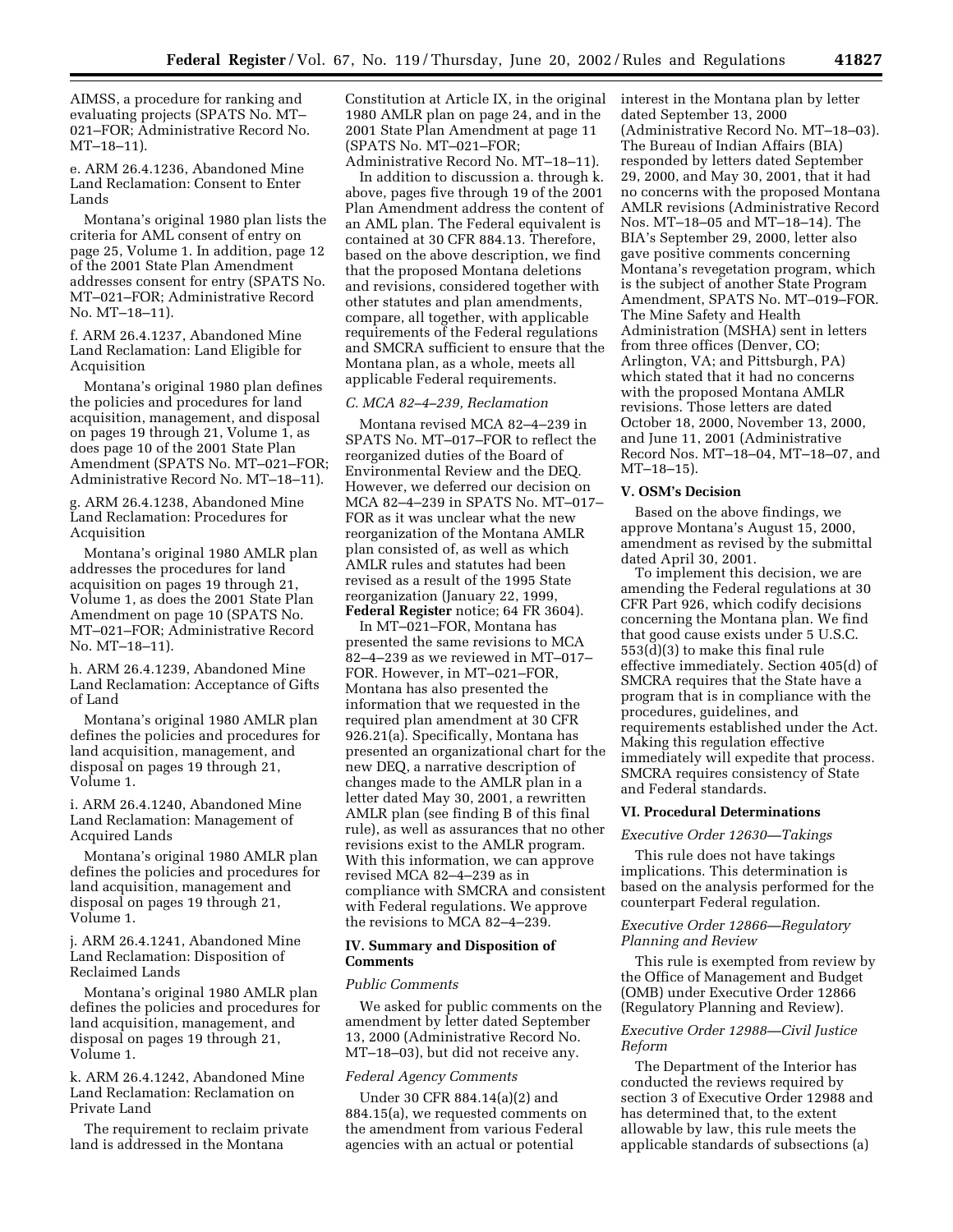and (b) of that section. However, these standards are not applicable to the actual language of State AMLR plans and revisions thereof because each plan is drafted and promulgated by a specific State, not by OSM. Decisions on proposed State AMLR plans and revisions thereof submitted by a State are based on a determination of whether the submittal meets the requirements of Title IV of SMCRA (30 U.S.C. 1231– 1243) and the applicable Federal regulations at 30 CFR part 884.

# *Executive Order 13132—Federalism*

This rule does not have Federalism implications. SMCRA delineates the roles of the Federal and State governments with regard to the regulation of surface coal mining and reclamation operations. One of the purposes of SMCRA is to ''establish a nationwide program to protect society and the environment from the adverse effects of surface coal mining operations.'' Section 503(a)(1) of SMCRA requires that State laws regulating surface coal mining and reclamation operations be ''in accordance with'' the requirements of SMCRA, and section 503(a)(7) requires that State programs contain rules and regulations ''consistent with'' regulations issued by the Secretary pursuant to SMCRA.

# *Executive Order 13211—Regulations That Significantly Affect the Supply, Distribution, or Use of Energy*

On May 18, 2001, the President issued Executive Order 13211 which requires agencies to prepare a Statement of Energy Effects for a rule that is considered: (1) Significant under Executive Order 12866, and (2) likely to have a significant adverse effect on the supply, distribution, or use of energy. Because this rule is exempt from review under Executive Order 12866 and is not expected to have a significant adverse effect on the supply, distribution, or use of energy, a Statement of Energy Effects is not required.

#### *National Environmental Policy Act*

No environmental impact statement is required for this rule since agency decisions on proposed State AMLR plans and revisions thereof are categorically excluded from compliance with the National Environmental Policy Act (42 U.S.C. 4332) by the Manual of the Department of the Interior (516 DM 6, appendix 8, paragraph 8.4B(29)).

# *Paperwork Reduction Act*

This rule does not contain information collection requirements that require approval by OMB under the Paperwork Reduction Act (44 U.S.C. 3507 *et seq.*).

### *Regulatory Flexibility Act*

The Department of the Interior certifies that this rule will not have a significant economic impact on a substantial number of small entities under the Regulatory Flexibility Act (5 U.S.C. 601 *et seq.*). The State submittal, which is the subject of this rule, is based upon counterpart Federal regulations for which an economic analysis was prepared and certification made that such regulations would not have a significant economic effect upon a substantial number of small entities. In making the determination as to whether this rule would have a significant economic impact, the Department relied upon the data and assumptions for the counterpart Federal regulations.

# *Small Business Regulatory Enforcement Fairness Act*

This rule is not a major rule under 5 U.S.C. 804(2), the Small Business Regulatory Enforcement Fairness Act. This rule: a. Does not have an annual effect on the economy of \$100 million; b. Will not cause a major increase in costs or prices for consumers, individual industries, Federal, State, or local government agencies, or geographic regions; and c. Does not have significant adverse effects on competition, employment, investment, productivity, innovation, or the ability of U.S. based enterprises to compete with foreign-based enterprises. This

determination is based upon the fact that the State submittal, which is the subject of this rule, is based upon counterpart Federal regulations for which an analysis was prepared and a determination made that the Federal regulation was not considered a major rule.

# *Unfunded Mandates*

This rule will not impose an unfunded mandate on State, local, or tribal governments or the private sector of \$100 million or more in any given year. This determination is based upon the fact that the State submittal, which is the subject of this rule, is based upon counterpart Federal regulations for which an analysis was prepared and a determination made that the Federal regulation did not impose an unfunded mandate.

# **List of Subjects in 30 CFR Part 926**

Abandoned mine reclamation programs, Intergovernmental relations, Surface mining, Underground mining.

Dated: May 13, 2002.

# **Peter Rutledge,**

*Acting Regional Director, Western Regional Coordinating Center.*

For the reasons set out in the preamble, Title 30, Chapter VII, Subchapter T of the Code of Federal Regulations is amended as set forth below:

# **PART 926—MONTANA ABANDONED MINE LAND RECLAMATION PROGRAM**

1. The authority citation for part 926 continues to read as follows:

**Authority:** 30 U.S.C. 1201 *et seq.*

\* \* \* \* \*

\* \* \* \* \*

2. Section 926.25 is amended in the table by adding a new entry in chronological order by ''Date of Final Publication'' to read as follows:

**§ 926.25 Approval of Montana abandoned mine land reclamation plan amendments.**

| Original amendment submission<br>date |  | Date of final publication |  | Citation/description                                                                                                                                                                                                                                                                                                                |  |  |
|---------------------------------------|--|---------------------------|--|-------------------------------------------------------------------------------------------------------------------------------------------------------------------------------------------------------------------------------------------------------------------------------------------------------------------------------------|--|--|
|                                       |  |                           |  |                                                                                                                                                                                                                                                                                                                                     |  |  |
|                                       |  |                           |  | Deletion of ARM 26.4.301(1), (37), and (41), 26.4.1231, 26.4.1232,<br>26.4.1233, 26.4.1234, 26.4.1235, 26.4.1236, 26.4.1237, 26.4.1238,<br>26.4.1239, 26.4.1240, 26.4.1241, and 26.4.1242; and revision of<br>ARM 26.4.301(1), ARM 26.4.1303, MCA 82-4-239, and the Mon-<br>tana Reclamation Plan 2001 Plan Amendment are approved. |  |  |